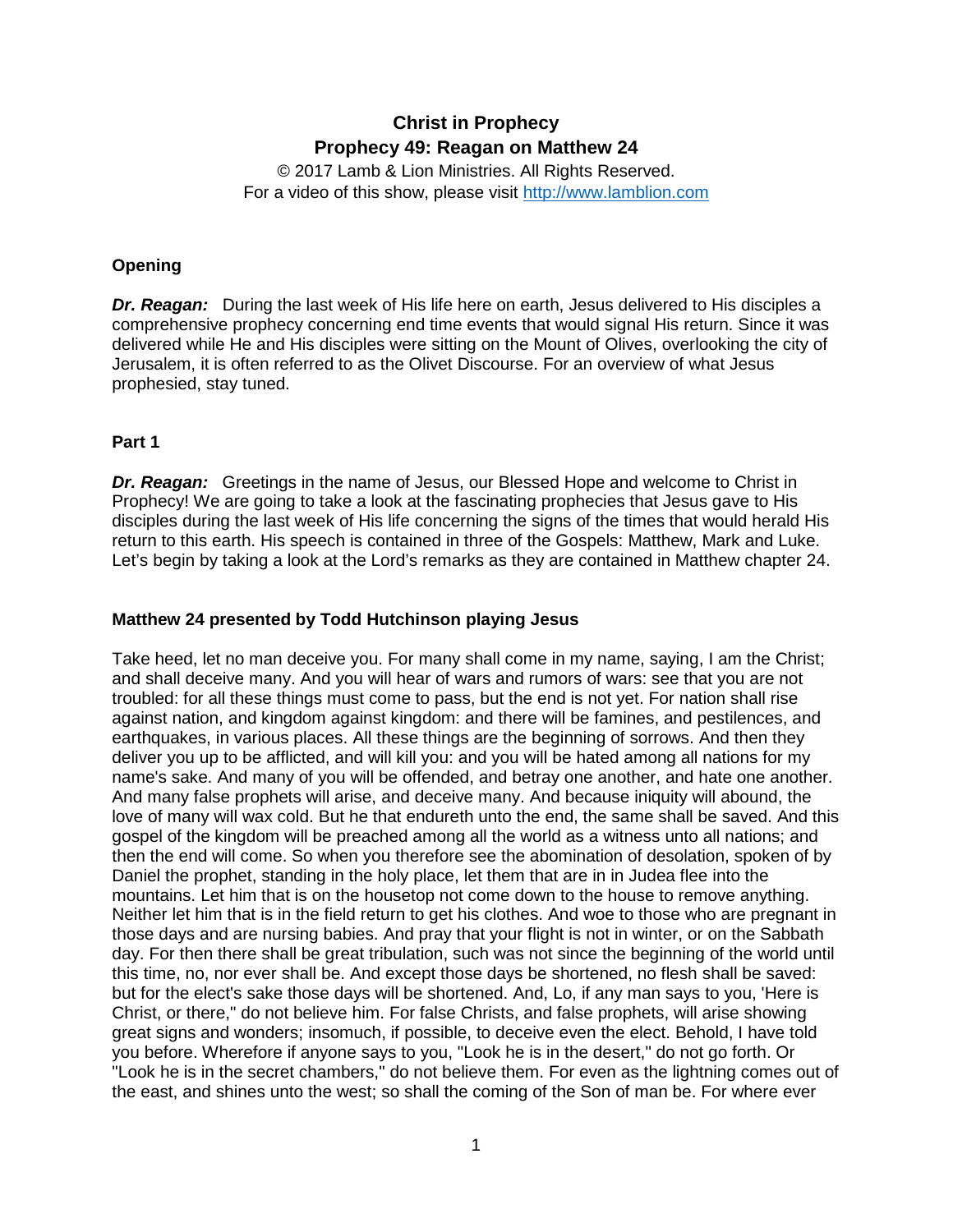the carcass is, the eagle shall be gathered together. Immediately after the tribulation of those days the sun will be darkened, and the moon will not give her light, and the stars will fall from heaven, and the powers of the heaven will be shaken. And you will see the sign of the Son of man in heaven: and all the tribes of the earth will mourn, and then they will see the Son of man coming in the clouds of heaven with power and great glory. And he will send his angels forth with a sound of a great trumpet, and they will gather from the four winds, the elect sake, from one end of heaven to the other. So, learn a parable of the fig tree; When his branch is yet tender, and brings forth leaves, you say the summer is nigh, and it is. So likewise, when you see all these things come to pass, know that the end is near, even at the door. Verily I say to you, that this generation shall not pass, until all these things are fulfilled. Heaven and earth shall pass away, but my words will not pass away.

#### **Part 2**

*Dr. Reagan:* That excellent presentation of Matthew 24 was done by one of our staff members, Todd Hutchinson, who is our Director of Donor Relations. Now, before I take a look at what Jesus had to say in His Olivet Discourse, I want to emphasize that He was a prophet. I'm emphasizing this because most people do not think of Jesus as being a prophet, but He was. In fact, one of the earliest Messianic prophecies in the Bible refers to the Messiah as a "Prophet." It's found in Deuteronomy 18 where Moses told the Children of Israel: The LORD said to me, "I will raise up a prophet from among their countrymen like you, and I will put My words in his mouth, and he shall speak to them all that I command him." The Jews were well acquainted with this prophecy, and thus, when John the Baptist appeared on the scene, the multitudes asked him, "Are you the Prophet?" And he answered, "No." Now John was a prophet; but he was not the Prophet, for he was not the Messiah.

When Jesus fed the 5,000, many who witnessed the miracle proclaimed, "This is the Prophet who has come into the world." And the Apostle Peter, in his second gospel sermon, which he presented to the Sanhedrin Council after his arrest, proclaimed that Jesus was the Prophet who was a fulfillment of Moses' prophecy.

Jesus prophesied about many things. His most frequent prophecies were about His death, burial, and resurrection. For example, in Matthew 20 He said: "Behold, we are going up to Jerusalem; and the Son of Man will be delivered to the chief priests and scribes, and they will condemn Him to death, and will hand Him over to the Gentiles to mock and scourge and crucify Him, and on the third day He will be raised up." But, Jesus also prophesied about other things, for example, when He left the Galilee for the last time, He put a curse on the three towns where He had focused His ministry: Capernaum, Chorazin, and Bethsaida. He said-- "Then He began to denounce the cities in which most of His miracles were done, because they did not repent. 'Woe to you, Chorazin! Woe to you, Bethsaida! For if the miracles had occurred in Tyre and Sidon which occurred in you, they would have repented long ago in sackcloth and ashes. Nevertheless I say to you, it will be more tolerable for Tyre and Sidon in the Day of Judgment than for you. And you, Capernaum, will not be exalted to heaven, will you? You will descend to Hades; for if the miracles had occurred in Sodom which occurred in you, it would have remained to this day." All three of these cities were subsequently destroyed and disappeared into the dust bin of history. So complete was their destruction that by 1800 they were being cited by Bible skeptics as proof positive that the Bible was full of myths and legends. The first to be rediscovered by archaeologists was Capernaum in 1838. Today you can go visit the ruins of all three cities.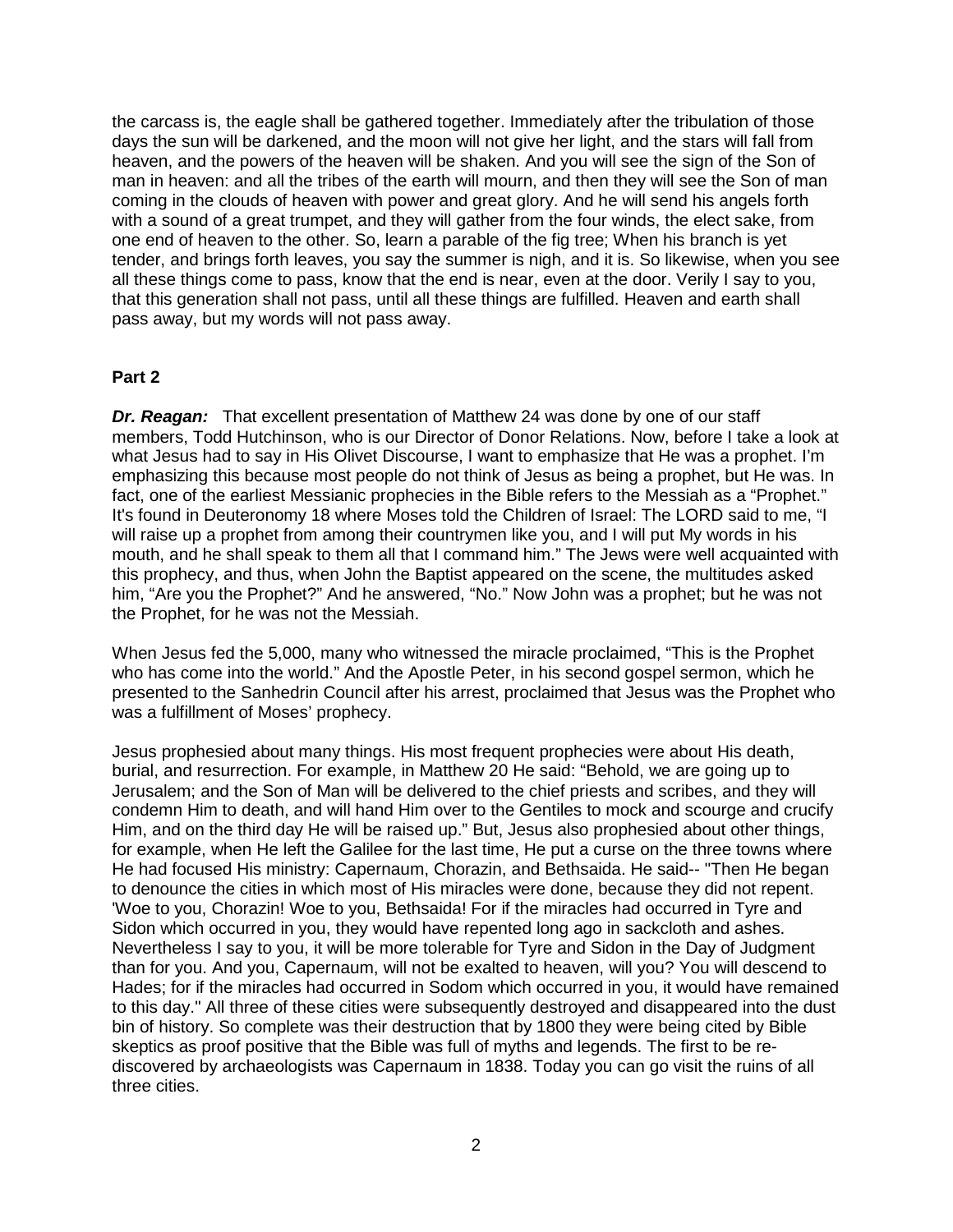#### **Part 3**

*Dr. Reagan:* As I pointed out at the beginning of this program, one of the most famous and detailed prophecies of Jesus is the one He delivered during the last week of His life as He sat with His disciples on the Mount of Olives. Again, it is referred to as "The Olivet Discourse." Jesus began the prophecy with a startling statement about the Jewish Temple. And He said to them, "Do you not see all these things," the Temple buildings, "truly I say to you, not one stone here will be left upon another, which will not be torn down." That prophecy was fulfilled 40 years later in 70 AD when the Romans destroyed the city. After this prophecy, Jesus began to give His disciples a series of signs that would mark the season of His return in the end times.

The first sign He mentioned was that of cults, and this is the only sign He mentioned more than once. In verse 5 He said, "For many will come in My name, saying, 'I am the Christ,' and will mislead many." He repeats it in verse 11, "Many false prophets will arise and will mislead many. And He repeats it again in verse 24 "For false Christs and false prophets will arise and will show great signs and wonders, so as to mislead, if possible, even the elect." There have always been cultic groups within Christianity that have taught a false Jesus or a false gospel, or both. Jesus warned that their leaders would be like wolves in sheep's clothing. In the early Church there were Gnostics and Judaizers. But the explosion of cults did not begin until the middle of the 19th Century with the founding of the Mormons and the Jehovah's Witnesses.

First, the Mormons, founded in 1838. The Mormons proclaim a false Jesus who is the brother of Lucifer and is one of thousands of minor gods who were created by the super god, Adam, an exalted man. They also teach salvation by good works. The Jesus of the Jehovah's Witnesses is also a created being who is identified as Michael the Archangel. In the most recent edition of the cult catalogue published by Watchman Fellowship, literally hundreds of cults are listed, constituting over 300 pages.

Perhaps the weirdest is one started in California by a man named John Allegro. It is called The Sacred Mushroom of the Cross. Its members believe that Jesus was an hallucination produced by eating mushrooms, which is what they do when they assemble for worship. Along with the cults has come an explosion of False Christs, people like Jim Jones, David Koresh, and Herbert W. Armstrong.

Returning to Matthew 24, Jesus gave us some signs of world politics to watch for. He said: "You will be hearing of wars and rumors of wars. See that you are not frightened, for those things must take place, but that is not yet the end. For nation will rise against nation, and kingdom against kingdom." The violence within and between nations began to increase exponentially during the 20th Century. In that Century alone, more than 100 million people died in wars, more than in all the Centuries combined before then. And the potential for violence in the future is awesome when you consider the proliferation of nuclear weapons, and the fact that one nuclear submarine can deliver more fire power than all the bombs dropped in World War II.

In Luke's account of this same discourse, he mentions an ominous statement that Jesus made: "Men will faint from fear and the expectation of the things which are coming upon the world; for the powers of the heavens will be shaken." Folks, that sounds to me like a reference to the development of nuclear weapons, and we have been in the nuclear age ever since July 16, 1945.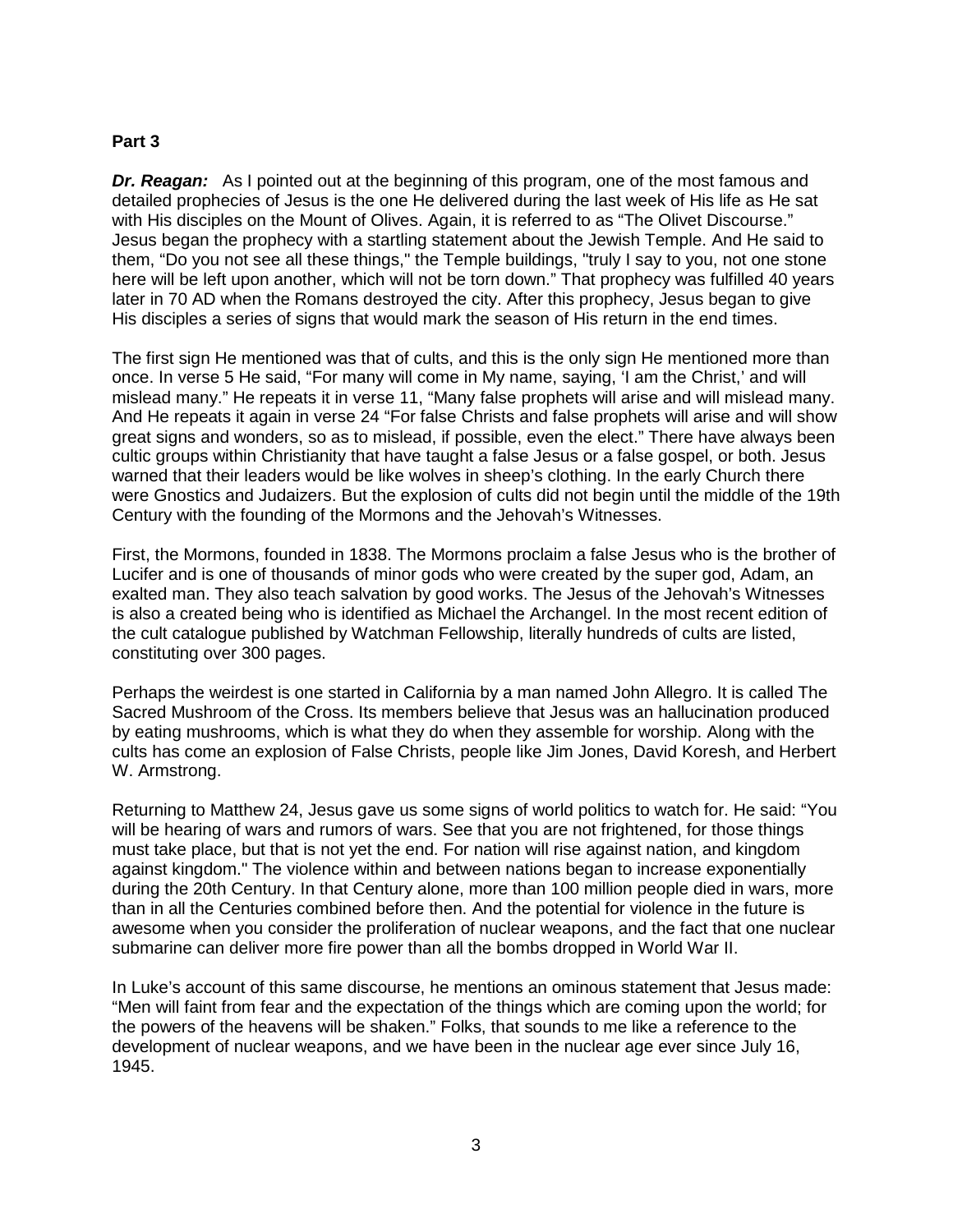Returning to Matthew 24, Jesus next referred to natural disasters: "He said, 'And in various places there will be famines and earthquakes.'" Luke records this portion of Jesus' discourse in more detail: "And there will be great earthquakes, and in various places plagues and famines; and there will be terrors and great signs from heaven. There will be signs in the sun and moon and stars, and on the earth dismay among nations, in perplexity at the roaring of the sea and the waves."

In these passages, Jesus warned that the end times would be characterized by famines, earthquakes, plagues, signs in the heavens, tsunamis, and floods. These signs of nature are the signs people tend to respect the least. They are usually greeted with a shrug of the shoulders and the comment, "What else is new? There have always been famines, and floods, and hurricanes, tornados, earthquakes, plagues, and strange signs in the heavens." The answer to this skepticism can be found in Matthew 24:8. "All these things are merely the beginning of birth pangs." In other words, the signs will be like birth pains. They will increase in frequency and intensity as we approach the time of the Lord's return. There will be more earthquakes, more intense ones. And the same will be true of all types of natural disasters. And that is exactly what has been happening.

For example, here in the United States, between October 1991 and November 2004, a period of 13 years, we had: 9 of the 10 greatest natural disasters as ranked by insurance costs, 5 of the costliest hurricanes in US history, 3 of the 4 largest tornado swarms in US history, and folks, all that was before Hurricane Katrina in August of 2005.

The next sign mentioned by Jesus was persecution of believers. Jesus warned: "Then they will deliver you to tribulation, and will kill you, and you will be hated by all nations because of My name." We live in such a world today. Christians have been targeted all over the world for harassment by Humanists and for murder by Muslims, and Hindus. Over 200,000 per year are currently experiencing martyrdom. Western Europe, once a bastion of Christianity, is now in a Post-Christian era, and Christians are subjected daily to harassment, persecution and ridicule. Even in the United States, we have reached the point where Christians are the only group that can be criticized and ridiculed with impunity.

The next sign Jesus pointed to was apostasy in the church. He said, "At that time many will fall away and will betray one another and hate one another." In the mid-19th Century, England was the home base of Christianity, sending out missionaries all over the world and translating the Bible into many languages. But as the Anglican Church began to teach that the Bible was Man's search for God rather than God's revelation to Man, people lost interest. Today only 7% of Britains attend church! The same trend can be seen here in the United States. In the 40 years between 1960 and 2000, during that time The United Church of Christ lost 64% of its members, The American Baptist 57%, The Disciples of Christ 56%, The Episcopal Church lost 50%, The Presbyterian Church lost 41%, and The United Methodist Church lost 33%.

Twenty years ago who would ever have believed that we would rapidly reach a time when churches would be ordaining homosexuals and advocating same-sex marriage? The epitome of the current apostasy is pretty well summed up in a book by former Episcopal Bishop John Spong in which he: Denied the virgin birth. Denied the miracles of Jesus. Denied the resurrection. Denied the Second Coming. And argued that Paul and Timothy were homosexual lovers.

Next, Jesus prophesied the breakdown of society. Here's how He put it: "And because lawlessness is increased, most people's love will grow cold." Jesus emphasizes this sign in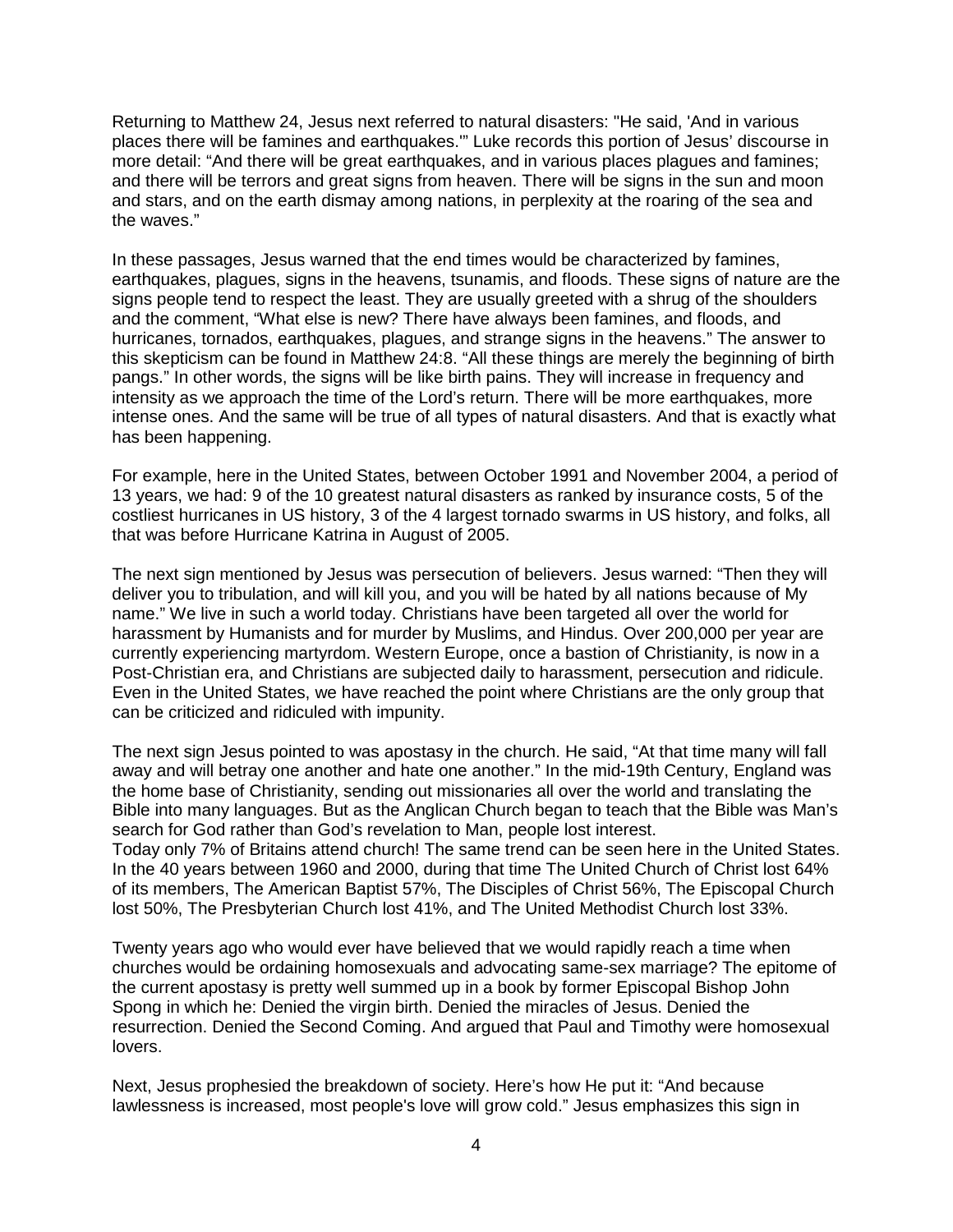verse 37, "For the coming of the Son of Man will be just like in the days of Noah." Jesus is saying that society will be as evil as it was in the time of Noah. And if you take a look at Genesis 6, you will find that Noah's society was characterized by two things, immorality and violence. And in fulfillment, lawlessness is increasing exponentially worldwide, both with respect to crime and terrorist activity. And immorality is increasing just as rapidly. One of the key elements is Hollywood. Through the immoral and violent and blasphemous movies and TV programs produced by Hollywood, our nation has become the moral polluter of planet earth.

The seventh sign Jesus mentioned in His Olivet Discourse was a positive one, the only positive one He gave. It was the preaching of the gospel worldwide. Here's how Jesus put it: "This gospel of the kingdom shall be preached in the whole world as a testimony to all the nations, and then the end will come." This prophecy is being fulfilled in our lifetime through the use of modern technology. Computer technology is being used to speed up translation of the Bible into thousands of languages. Today the complete Bible is available in 438 translations. The New Testament almost 1,200. Languages in process, almost 1,200-- almost 2,000 in fact! Incidentally, these figures are a little bit misleading because they give you the impression that there are many people in the world who do not have the Bible in their own language. The fact of the matter is that 90% or more of all the earth's people have the Bible in their own languages. The nearly 2,000 translations being worked on are for tribal groups of 100,000 people or less.

Consider the Jesus Movie. It has been translated into 1,500 languages and has been viewed by a total of more than 7.5 billion people, resulting in 490 million conversions. Currently, 2,500 teams are showing the film worldwide. The result of all these efforts is an explosion of conversions worldwide: in 1800-100 per day were coming to Christ. 1900 it increased to 1,000 per day. 1950- 4,000 per day. 1980- 20,000 per day. 1990- 86,000 per day. 1995-100,000 per day. And currently 175,000 per day are coming to Christ!

### **Part 4**

*Dr. Reagan:* Let's pause for a summary. Jesus gave us seven signs to watch for that will mark the season of His return: First, the explosion of False Christs and their cults. Second, increasing wars and revolutions. Third, increasing natural disasters. Fourth, increasing persecution of Christians.

Fifth, increasing apostasy in the Church. Sixth, increasing societal instability. And seventh, increasing proclamation of the Gospel.

As to the timing of His return, Jesus gave us only a clue. It is found in verses 32 thru 34 where he said, "Now learn the parable from the fig tree: when its branch has already become tender and puts forth its leaves, you know that summer is near; even so, you too, when you see all these things, recognize that He is near, right at the door. Truly I say to you, this generation will not pass away until all these things take place."

Now folks, the fig tree is used in both the Old and New Testaments as a symbol of Israel. The day before Jesus gave this parable to His disciples, we are told in Matthew 21 that He put a curse on a fig tree, and the fig tree withered. That was a symbolic prophecy. It meant that because the Jews had rejected Him as Messiah, God would pour out His wrath on them, and they would cease from being a nation. The next day in this prophecy, in Matthew 24, He reminds them of that fig tree and tells them that one day when the fig tree blossoms again, the generation that witnesses it will also witness His return. That prophecy about the re-blossoming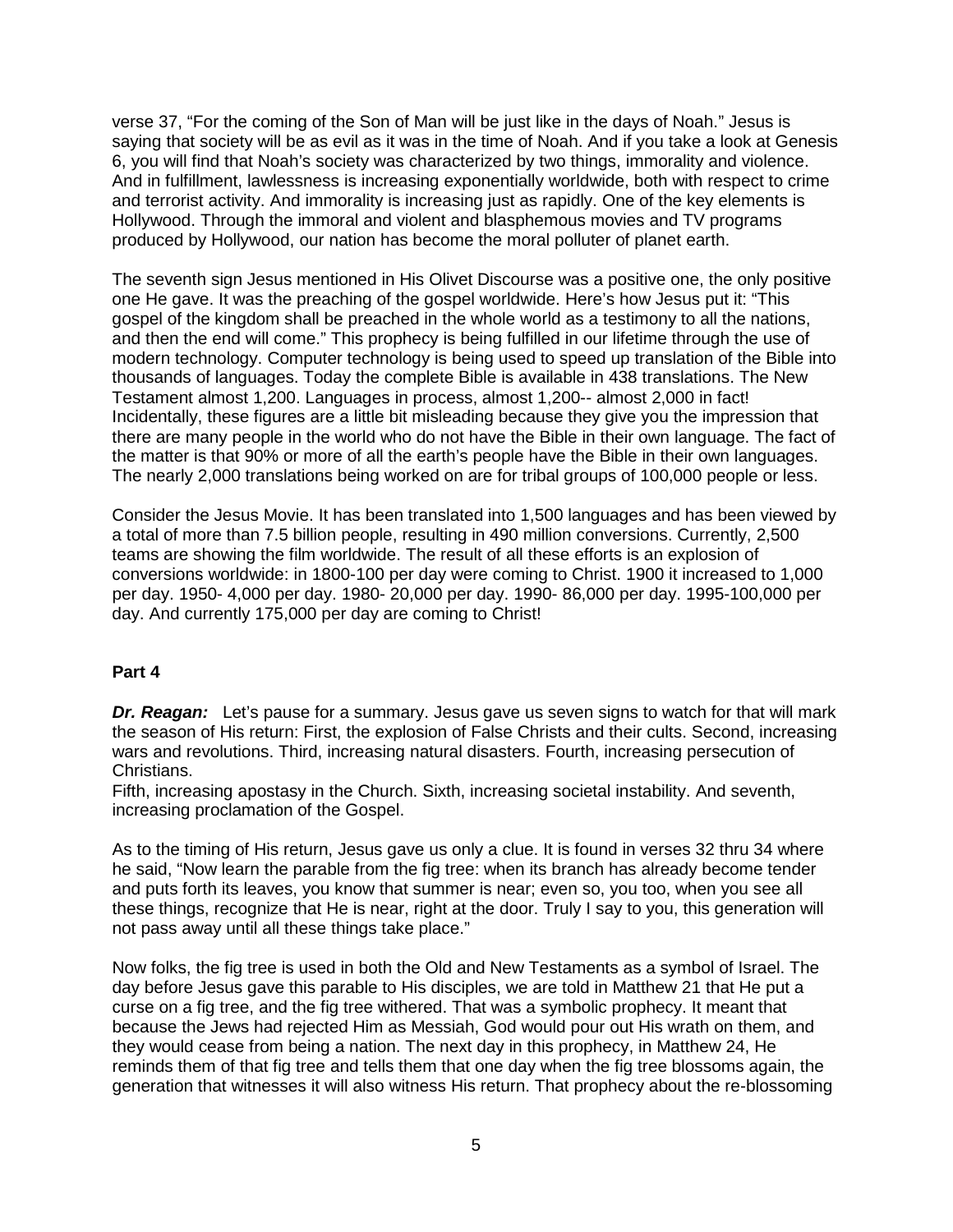of the fig tree was fulfilled on May 14, 1948 when the nation of Israel was re-established after 1,878 years.

The message of Matthew 24 is clear, the signs of the times point to the soon return of Jesus. He is at the very gates of Heaven waiting for His Father's command to return. You and I are living on borrowed time. And the crucial question is: "Are you ready?" Will Jesus return as your Blessed Hope or your Holy Terror? It will be one of the two because there are only two ways that God deals with sin: grace or wrath. Here's how John the Baptist explained it in one of his sermons, he said "He who believes in the Son has eternal life; but he who does not obey the Son will not see life, but the wrath of God abides on him." Every one of us is under either the grace of God or His wrath.

I have placed my faith in Jesus as my Lord and Savior, and because of that, I have been delivered from the terror of wrath into the hope of grace. And because of that, I can look forward to the return of Jesus with great hope and expectation, which is the reason my heart cries out, "Maranatha! Maranatha! Maranatha!" Come quickly, Lord Jesus.

### **Part 5**

*Dr. Reagan:* My associate evangelist, Nathan Jones, is producing a series of short and snappy videos that sum up the answers to frequently asked questions about Bible prophecy. One of those videos focuses on the question, "How do we know Jesus is coming soon?" In the process of answering that question he provides a very quick overview of the signs of the times that Jesus mentions in Matthew 24. Let's conclude with that video.

### **The Inbox #4: How do we Know that Jesus is Coming Back Soon?**

That Jesus Christ is returning is a given. Three times in Revelation 22 Jesus promised that He will return. Jesus said over and over, "Surely I am coming quickly." He even added that we could trust this promise stating, "These words are faithful and true". Jesus' return is a promise made by God, a promise found so prolifically in the Bible that you can read about Jesus' Second coming in nearly 500 prophecies of the Old Testament and one out of 25 verses in the New Testament. That Jesus fulfilled all 300 First Coming prophecies 100% means you and I can be assured that all the Second Coming promises will be fulfilled as well.

But returning soon? It's been nearly 2,000 years! From a human perspective that's a very long time. Though, from God's eternal perspective, not so much. For Him, it's only been like 2 days.

Jesus didn't make His promise to return soon without providing clues in the form of signs that would show us when His second advent will be getting nearer. When Jesus' own Apostles asked this very same question "What will be the sign of Your coming, and of the end of the age?" Jesus provided 10 signs we are to look out for. He said these signs would increase in frequency and intensity, like birth pains, the closer He got.

Here are 10 signs Jesus gave that tell us we're getting closer to His return:

1) False Messiahs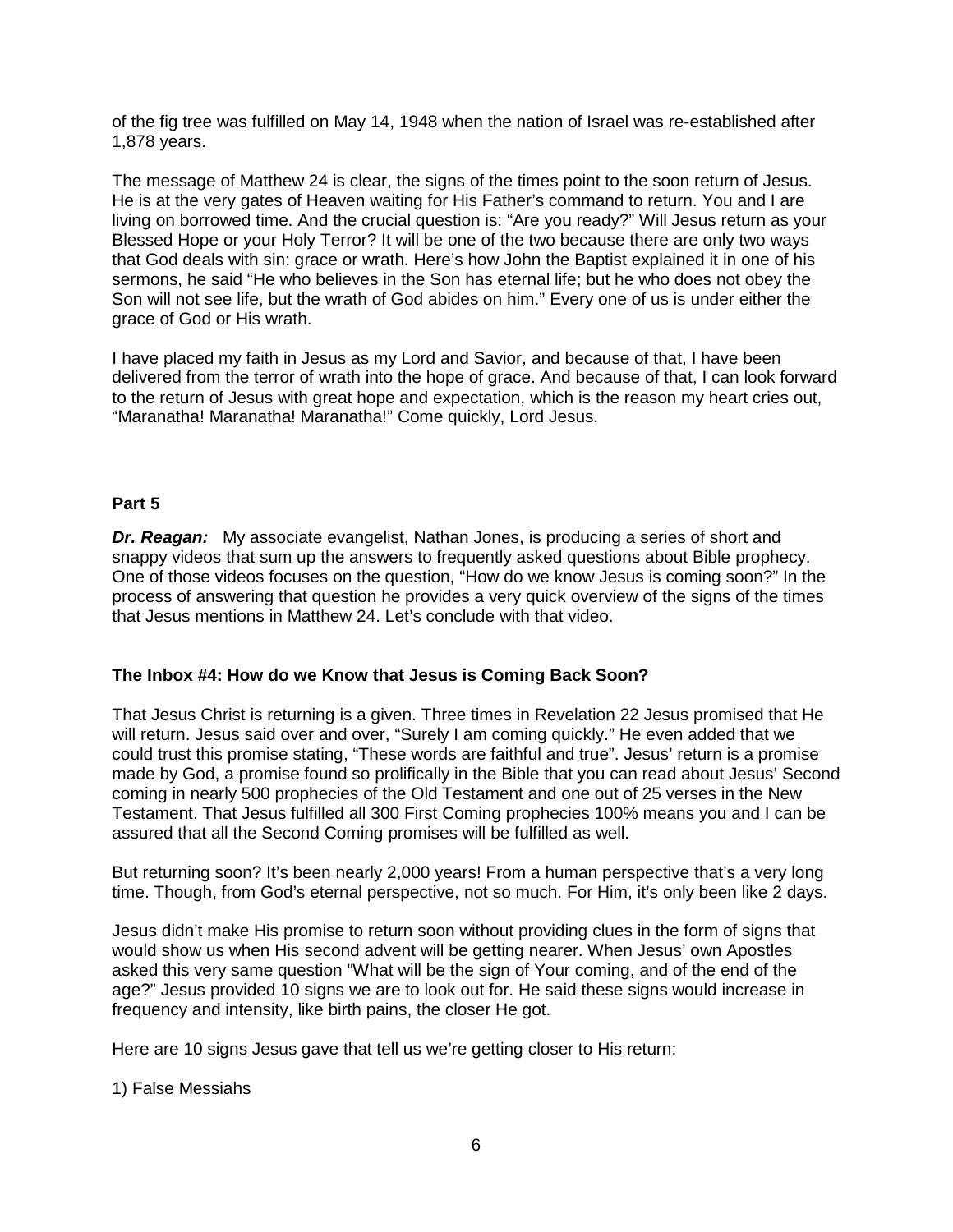Jesus warned, "Watch out that you are not deceived, for many will come in My name claiming, 'I am He' and the time is near, but do not follow them."

We live in a time like no other as false messiahs and prophets such as Joseph Smith, Charles Taze Russell, Jim Jones, Sun Myung Moon and many others claim to speak for God, and even that they are Jesus Himself. These fakes will lead up to the greatest of all false messiahs – the Antichrist and his False Prophet.

Other signs include:

2) Wars

"When you hear of wars and revolutions do not be frightened, these things must happen first, but the end will not come right away. Nation will rise against nation, and kingdom against kingdom."

3) Earthquakes

"There will be great earthquakes."

4) Famine

5) Plagues,

6) Fearful Events,

7) Signs in the Sky

"Famines and pestilence in various places, and fearful events, and great signs from heaven."

8) The Persecution of Christians

"But before all this they will lay hands on you and persecute you, all men will hate you because of me."

9) Jerusalem Under Siege

"And when you see Jerusalem being surrounded by armies, you will know that the desolation is near; Jerusalem will be trampled on by the Gentiles until the time of the Gentiles are fulfilled."

10) The Return of Christ

"There will be signs in the sun, moon, and stars, on the earth nations will be in anguish and perplexity at the roaring and tossing of the sea, men will faint from terror apprehensive at what is coming on the world."

Just before Jesus breaks from the Heavens, the sky will be alight with even more celestial signs, the nations will cringe in terror, the seas will toss violently, and all His enemies will live in terror of His return.

Now, can we know the exact day and hour of Jesus' return? No, for Jesus stated point blank... "But of that day and hour no one knows, not even the angels in heaven, but My Father only."